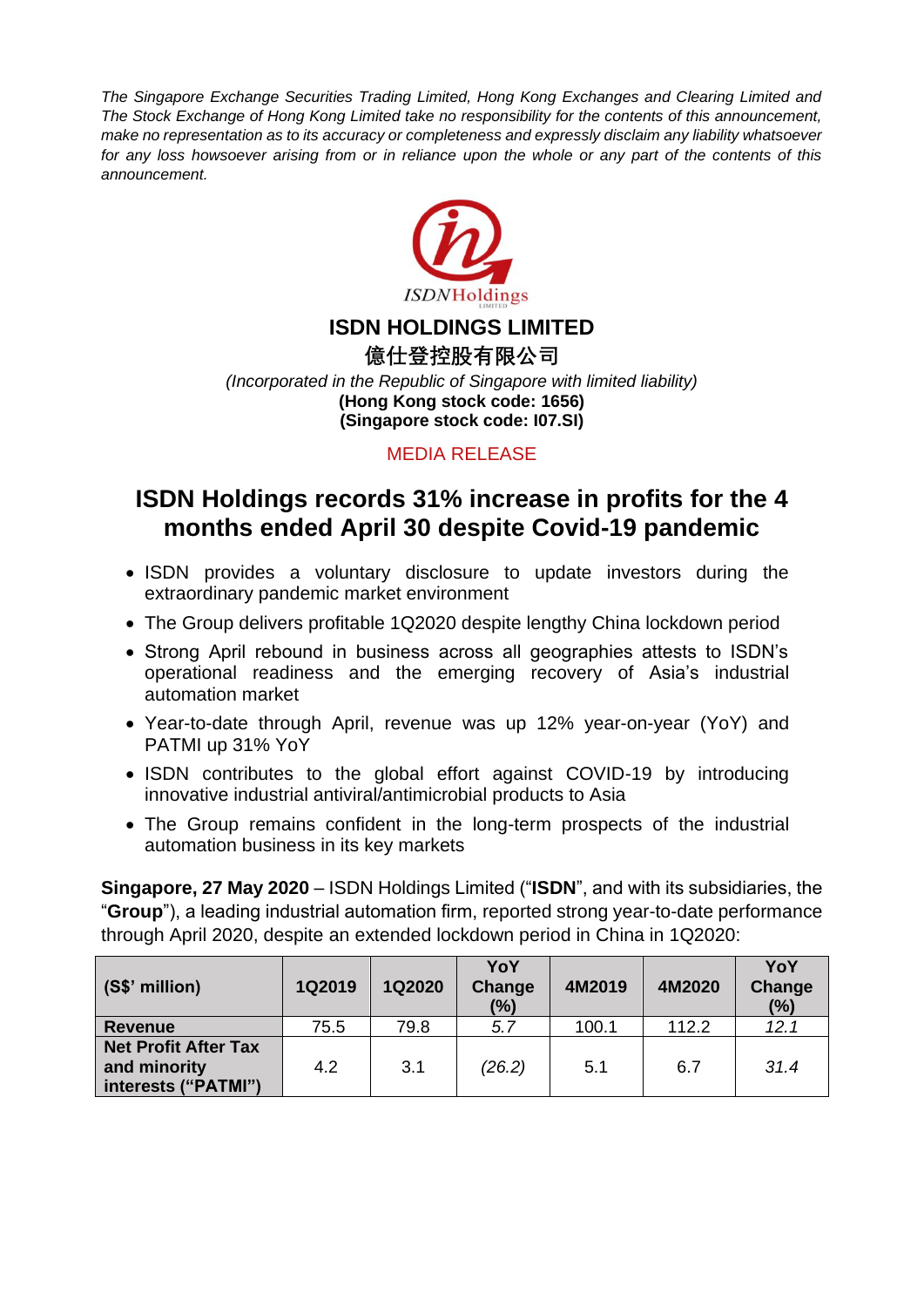### **1Q2020 (ending 31 March 2020) Financial Update**

In 1Q2020, the Group recorded S\$3.1 million in profit after tax and minority interests (down 26.2% YoY) despite significant business and customer disruption from the extended lockdown period for ISDN's China operations.

As a result of the lockdowns, revenue from Group's core business declined by 16.5% YoY to S\$61.5 million for 1Q2020. However, the Group benefited from the diversification in its energy businesses, where construction revenue helped ISDN record overall revenue growth of 5.7% YoY for 1Q2020.

As noted in previous press releases, ISDN reacted quickly in 1Q2020 to ensure the health and safety of its employees as well as to manage its business and customer risks proactively. In mid-March, ISDN was able to resume its PRC operations and the Group has subsequently seen a surge in orders amounting to approximately S\$95 million yearto-date (YTD).

#### **Encouraging Performance in April 2020**

In line with the surge in its order book, the Group recorded a strong rebound in performance in April, allowing the ISDN to recover quickly from the impact of lockdowns in 1Q 2020. For the four months ended 30 April 2020 (4M2020), the Group's revenue grew 12.1% YoY to S\$112.2 million. Profit after tax and minority interests increased significantly by 31.4% YoY to S\$6.7 million for the same period. This growth reflects a broad business pickup across ISDN's key markets in Singapore, PRC and Vietnam.

The Group attributes its rebounding performance to its strategic position in the industrial automation supply chain for Asia, as well as its early commitment to protecting the health of its workforce and embracing telecommuting and automation its own business.

#### **Leveraging its strengths to help the commercial COVID-19 effort**

ISDN recently announced the introduction of two innovative disinfectant technologies into Asia to help the continent's transition to a post-pandemic environment.

ISDN leveraged its global industrial relationships to identify two state-of-the-art disinfectant products and has partnered with Germany-based ERST Project GmbH to bring these to market in Asia:

- [Waterliq](https://www.dropbox.com/sh/ol8gtvl1fwtt2i1/AADxiYoJQhZvY1ZoKYOIYZVla?dl=0) is a safe, water-based disinfectant capable of deployment through humidifiers in human-safe fine droplets and able to kill 99.99% of pathogens.
- [Erstotizer](https://www.dropbox.com/sh/hc4wl64bzb2t3wl/AAAkpW9IKKot9GiuB5qon7ZNa?dl=0) is a state-of-the-art disinfecting coating that can keep surfaces virus free for 6 to 24 months.

Since announcing these two products, ISDN has already secure two commercial deployments. Singapore's major dormitory provider Centurion Corporation, will be using the products to keep Centurion's dormitories virus-free; and First Sight International Pte Ltd ("**First Sight**") will be using the products to enhance disinfecting capabilities at First Sight-designed educational institutions.

————————————————————